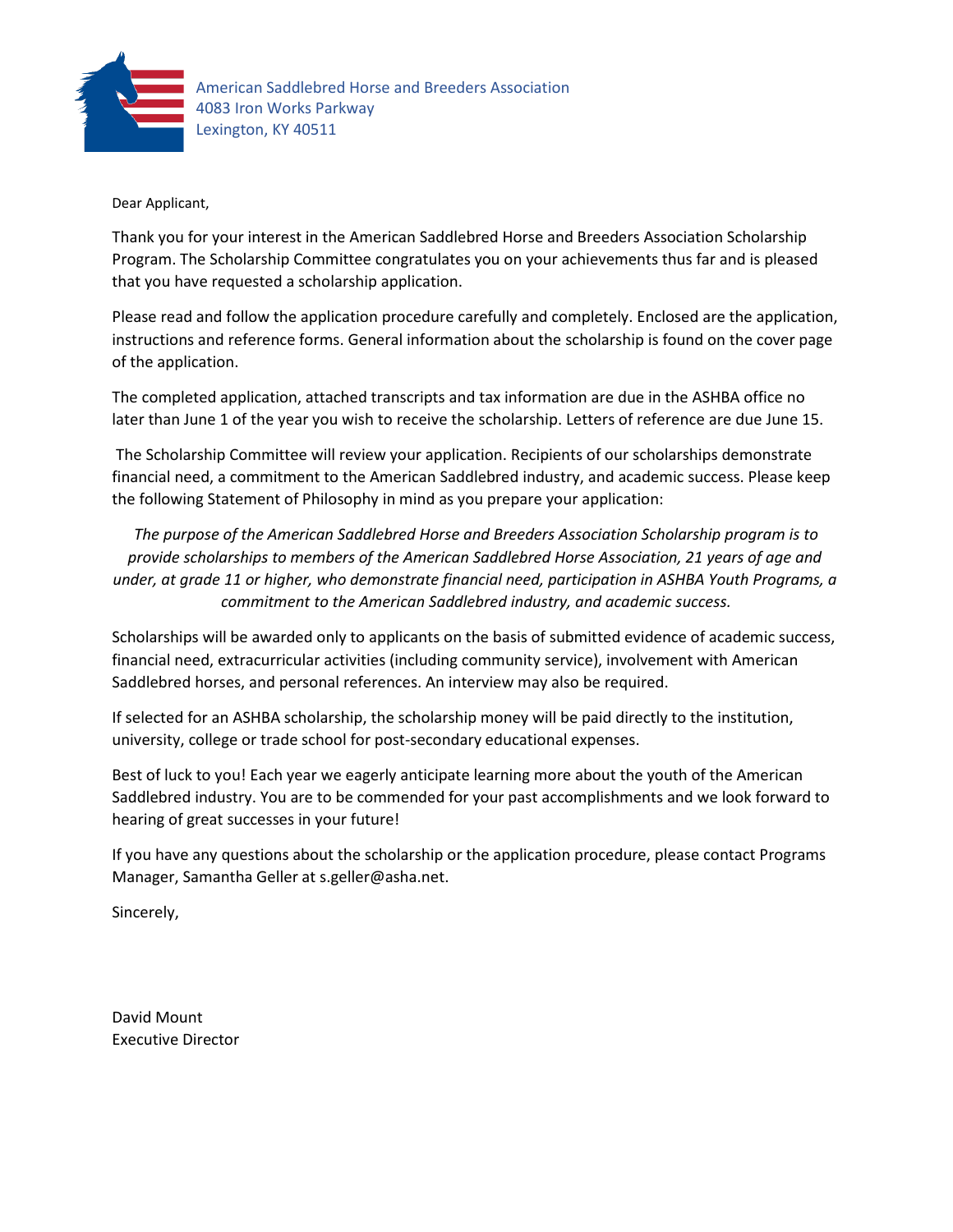

American Saddlebred Horse and Breeders Association 4083 Iron Works Parkway Lexington, KY 40511

# **General Information**

*The purpose of the American Saddlebred Horse and Breeders Association Scholarship program is to provide scholarships to members of the American Saddlebred Horse Association, 21 years of age and under, at grade 11 or higher, who demonstrate financial need, participation in ASHBA Youth Programs, a commitment to the American Saddlebred industry, and academic success.* 

The completed application, attached transcripts and tax information are due in the ASHBA office no later than June 1 of the year you wish to receive the scholarship. Letters of reference are due June 15.

Scholarships will be awarded only to applicants on the basis of submitted evidence of academic success, financial need, extracurricular activities (including community service), involvement with American Saddlebred horses, and personal references. An interview may also be required.

## **Application Checklist**

- **1.** Completed & Signed Application- All sections must be completed for application to be considered for a scholarship.
- 2. Essay- See prompt below
- 3. Transcripts- High School or College
- 4. 1040 Tax Forms from the Previous Year- Documented evidence of both parents' annual income is included, even in cases of divorce.
- 5. Two Letters of Reference- References can either be emailed by the reference to [s.geller@asha.net,](mailto:s.geller@asha.net) or using online form [\(https://forms.office.com/r/LVFnMBxAPX\)](https://forms.office.com/r/LVFnMBxAPX). **It is the applicant's responsibility to make sure references are submitted before June 15.**
- 6. Submit your application to Program Manager, Samantha Geller [\(s.geller@asha.net\)](mailto:s.geller@asha.net) via email.

### **Letters of Recommendation**

Letters of recommendation must be submitted by at least two, and no more than four, individuals who are not members of your family. These letters must be summited via online form [\(https://forms.office.com/r/LVFnMBxAPX](https://forms.office.com/r/LVFnMBxAPX) ) or emailed directly to Programs Manager, Samantha Geller [\(s.geller@asha.net\)](mailto:s.geller@asha.net), by those making the recommendations. One reference must be an education professional (principal, advisor, teacher), and one must be someone qualified to comment on you Saddlebred activities (trainer, instructor, youth club advisor, charter club officer, ASHBA director). **It is the applicant's responsibility to make sure letters of recommendation are submitted before June 15.**

### **Essay Prompt**

Please write an essay on the following topic:

*Share how the American Saddlebred has impacted and helped you grow as a person in and out of the barn. Make sure to outline any involvement in ASHBA youth programs as well.* 

Requirements:

- 1-2 pages (500 word minumum-1,000 word maximum) on the selected topic
- Please refrain from simply listing horse show wins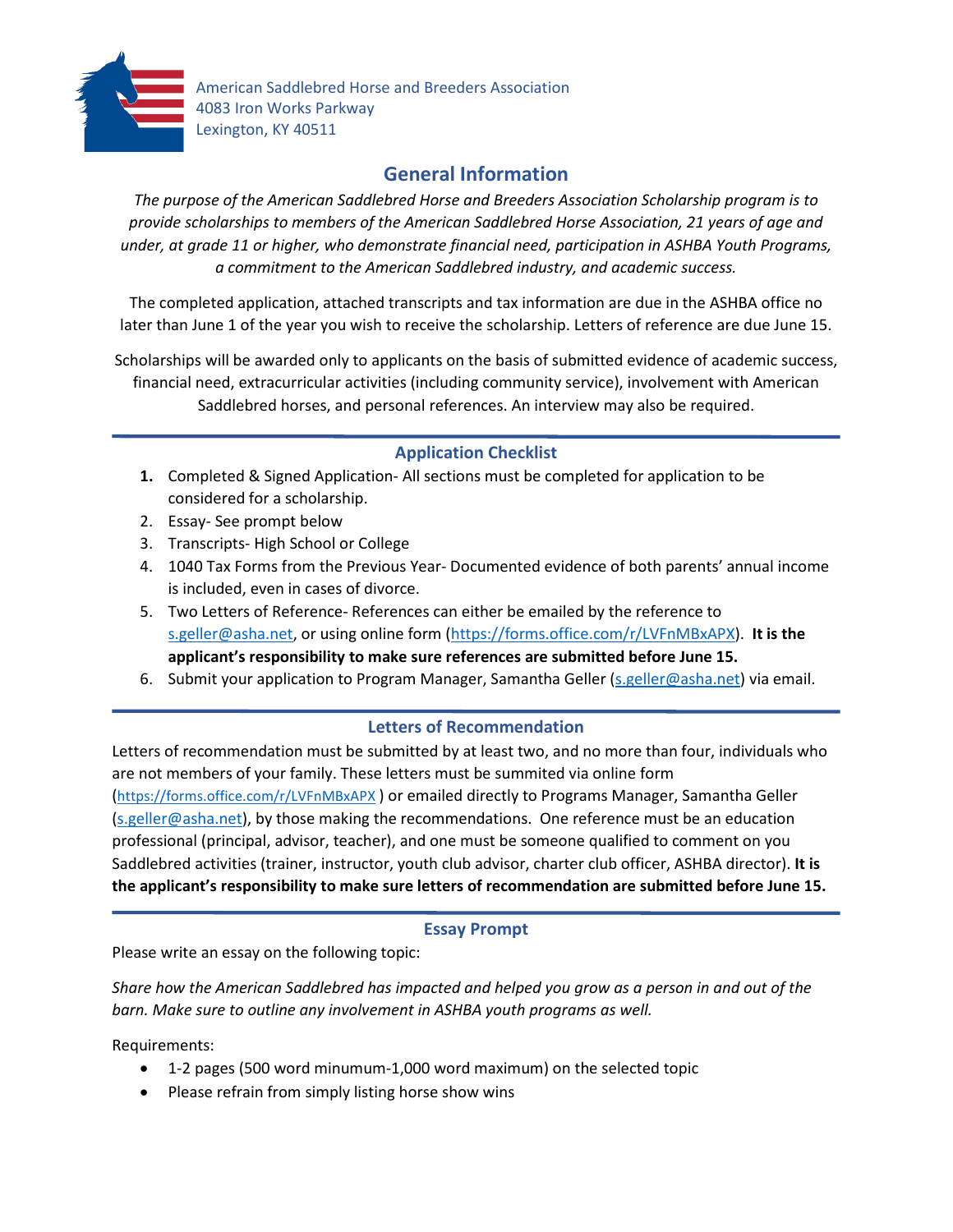

## **Letter of Recommendation Form**

| How long have you known the applicant? The manufacturer of the state of the state of the state of the state of |
|----------------------------------------------------------------------------------------------------------------|
|                                                                                                                |
|                                                                                                                |

Please discuss this applicant, indicating the qualities you have observed that suggest they should be awarded an ASHBA scholarship: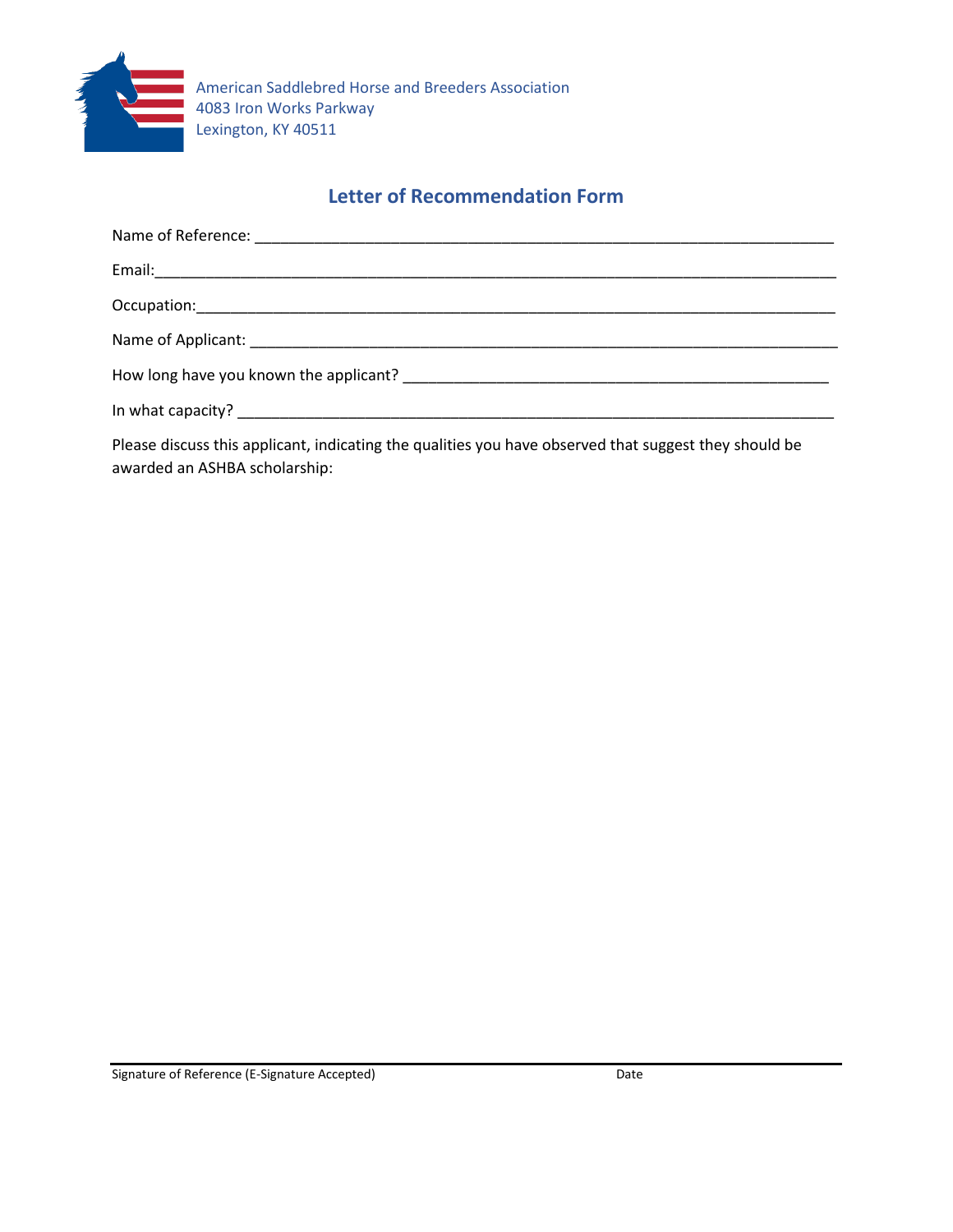

# **ASHBA Scholarship Application**

|                                                                                                                                                                            | PERSONAL INFORMATION         |                                      |
|----------------------------------------------------------------------------------------------------------------------------------------------------------------------------|------------------------------|--------------------------------------|
|                                                                                                                                                                            |                              |                                      |
|                                                                                                                                                                            |                              |                                      |
|                                                                                                                                                                            |                              |                                      |
|                                                                                                                                                                            |                              |                                      |
| Are you a current ASHBA member?   $\left  \frac{1}{100} \right $   No                                                                                                      |                              |                                      |
|                                                                                                                                                                            | <b>ACADEMIC PROFILE</b>      |                                      |
| I am currently in: ________ High School _______College<br>List of High Schools/Colleges Attended:                                                                          |                              | Academic Year: _____________________ |
| Name of School<br>City/State                                                                                                                                               |                              | <b>Years Attended</b>                |
|                                                                                                                                                                            |                              |                                      |
|                                                                                                                                                                            |                              |                                      |
|                                                                                                                                                                            |                              |                                      |
| <b>Standardized Test Scores (optional)</b>                                                                                                                                 |                              |                                      |
|                                                                                                                                                                            |                              |                                      |
|                                                                                                                                                                            |                              | Test Score:_________________________ |
| College GPA (if Applicable): ______ on a _______ point scale                                                                                                               |                              |                                      |
| (Please include 1040 form from previous year. Documented evidence of both parents annual income must accompany this<br>scholarship application, even in cases of divorce.) | <b>FINANCIAL INFORMATION</b> |                                      |
| Name of Parent 1/Legal Guardian 1:                                                                                                                                         |                              |                                      |
|                                                                                                                                                                            |                              |                                      |
| Name of Parent 2/ Legal Guardian 2: \\connection \\connection \\connection \\connection \\connection \\connect                                                             |                              |                                      |
|                                                                                                                                                                            |                              |                                      |
|                                                                                                                                                                            |                              |                                      |
| Number of Children/ Dependents, ages:                                                                                                                                      |                              |                                      |
|                                                                                                                                                                            |                              | 18-22 years_________                 |